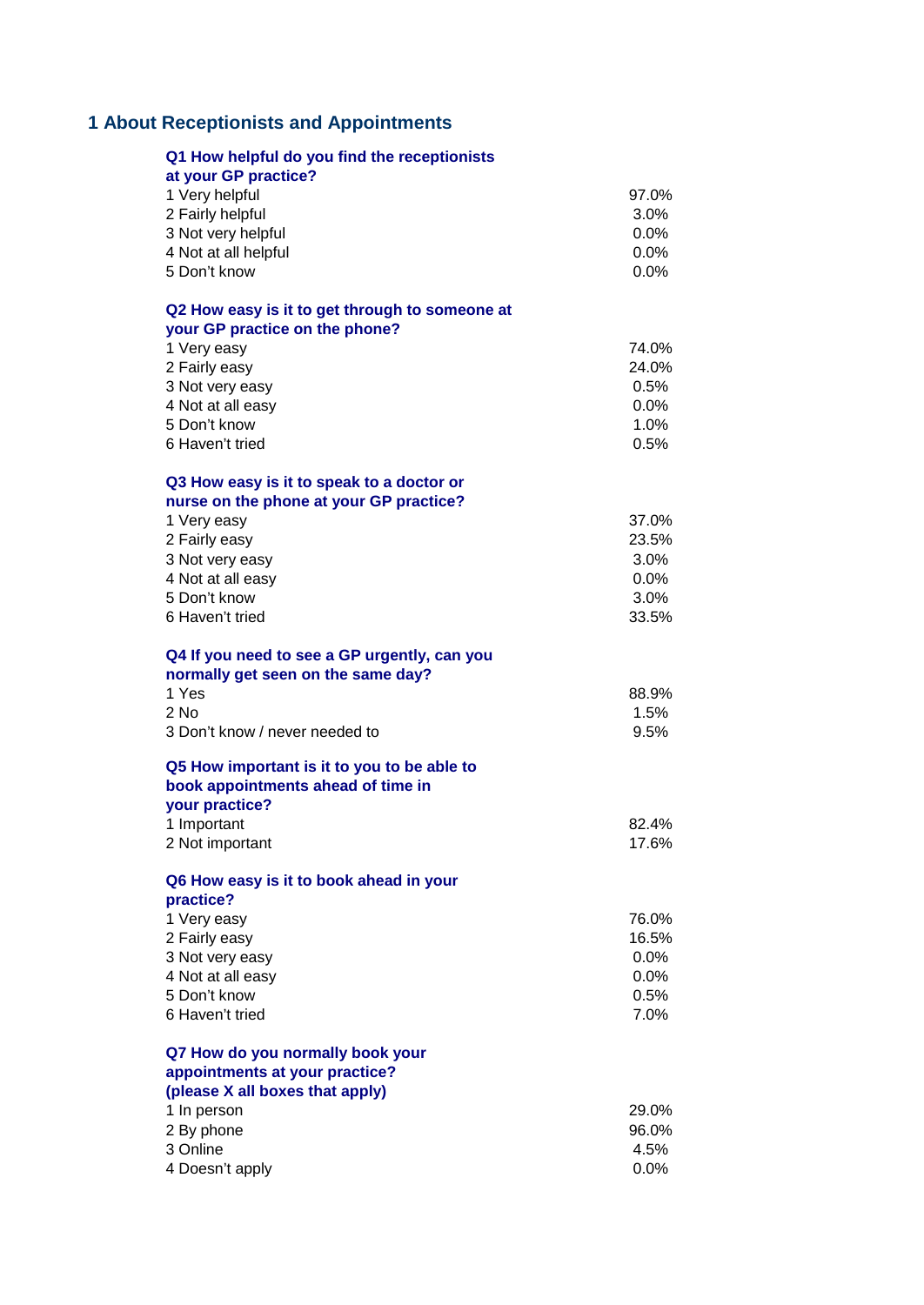| Q8 Which of the following methods<br>would you prefer to use to book<br>appointments at your practice?<br>(please X all boxes that apply)<br>1 In person | 32.5%                  |
|----------------------------------------------------------------------------------------------------------------------------------------------------------|------------------------|
| 2 By phone<br>3 Online<br>4 Doesn't apply                                                                                                                | 94.5%<br>17.0%<br>0.5% |
| Thinking of times when you want to see<br>a particular doctor:                                                                                           |                        |
| Q9 How quickly do you usually get seen?                                                                                                                  |                        |
| 1 Same day or next day                                                                                                                                   | 61.1%                  |
| $22-4$ days<br>35 days or more                                                                                                                           | 31.6%<br>2.1%          |
| 4 I don't usually need to be seen quickly                                                                                                                | 3.1%                   |
| 5 Don't know, never tried                                                                                                                                | 2.1%                   |
| Q10 How do you rate this?                                                                                                                                |                        |
| 1 Excellent                                                                                                                                              | 60.9%<br>25.0%         |
| 2 Very good<br>3 Good                                                                                                                                    | 8.3%                   |
| 4 Fair                                                                                                                                                   | 3.1%                   |
| 5 Poor                                                                                                                                                   | $0.0\%$                |
| 6 Very poor                                                                                                                                              | $0.0\%$                |
| 7 Does not apply                                                                                                                                         | 2.6%                   |
| Thinking of times when you are willing to see<br>any doctor:                                                                                             |                        |
| Q11 How quickly do you usually get seen?                                                                                                                 |                        |
| 1 Same day or next day                                                                                                                                   | 91.2%                  |
| $22-4$ days<br>35 days or more                                                                                                                           | 4.7%<br>$0.0\%$        |
| 4 I don't usually need to be seen quickly                                                                                                                | 0.5%                   |
| 5 Don't know, never tried                                                                                                                                | 3.6%                   |
| Q12 How do you rate this?                                                                                                                                |                        |
| 1 Excellent                                                                                                                                              | 77.7%                  |
| 2 Very good<br>3 Good                                                                                                                                    | 15.5%<br>3.6%          |
| 4 Fair                                                                                                                                                   | $0.0\%$                |
| 5 Poor                                                                                                                                                   | $0.0\%$                |
| 6 Very poor                                                                                                                                              | 0.0%                   |
| 7 Does not apply                                                                                                                                         | 3.1%                   |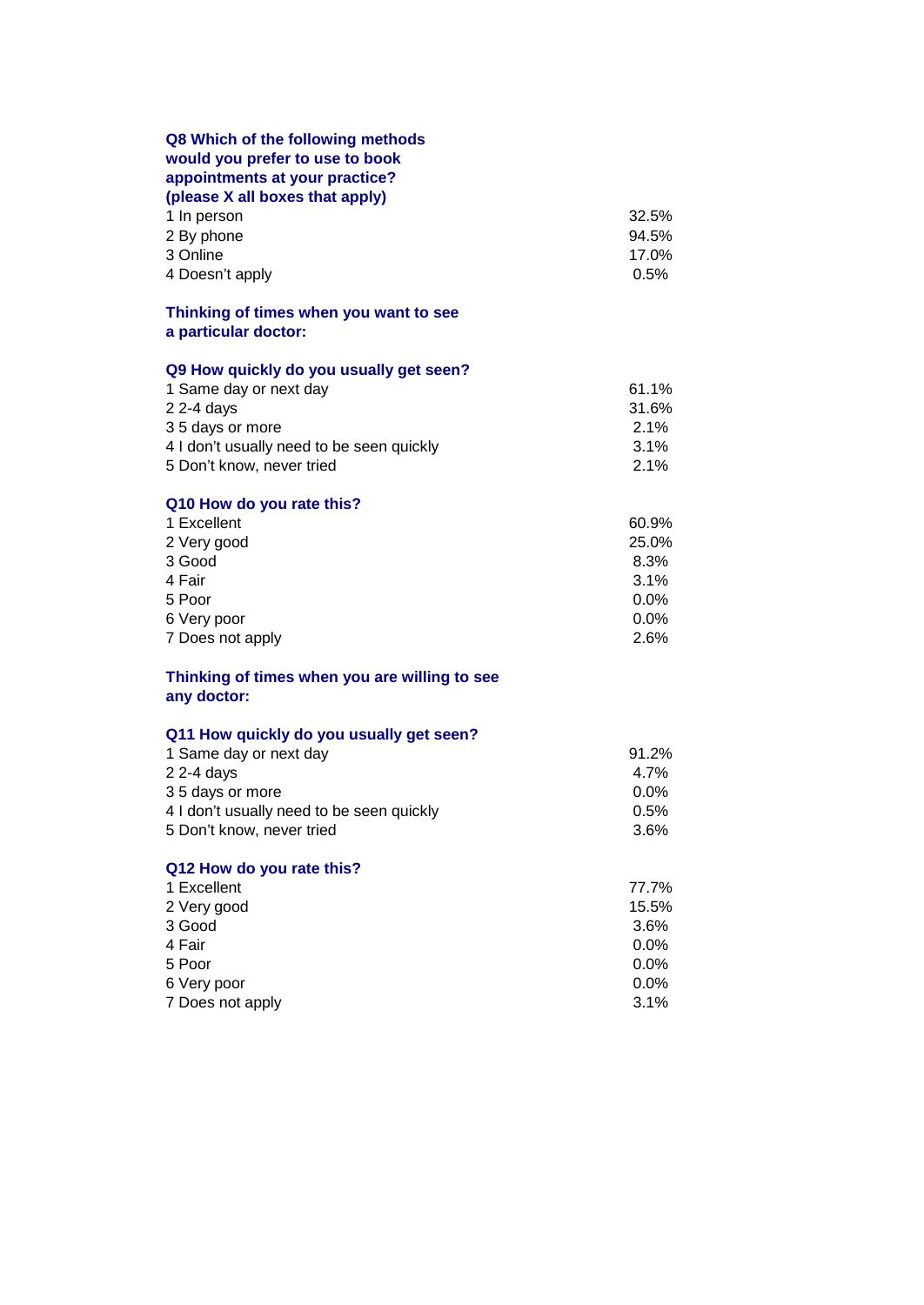#### **Thinking of your most recent consultation with a doctor or nurse**

#### **Q13 How long did you wait for your consultation to start?**

| 1 Less than 5 minutes          | 22.8%   |
|--------------------------------|---------|
| $25 - 10$ minutes              | 49.7%   |
| $311 - 20$ minutes             | 20.7%   |
| $421 - 30$ minutes             | $4.1\%$ |
| 5 More than 30 minutes         | 2.1%    |
| 6 There was no set time for my | 0.5%    |
| consultation                   |         |
|                                |         |

#### **Q14 How do you rate this?**

| 1 Excellent      | 41.0%   |
|------------------|---------|
| 2 Very good      | 31.4%   |
| 3 Good           | 16.0%   |
| 4 Fair           | 10.1%   |
| 5 Poor           | 1.1%    |
| 6 Very poor      | $0.0\%$ |
| 7 Does not apply | $0.5\%$ |
|                  |         |

## **About opening times**

|              | Q15 Is your GP practice currently open at<br>times that are convenient to you? |         |
|--------------|--------------------------------------------------------------------------------|---------|
|              |                                                                                | 96.9%   |
| $2$ No       |                                                                                | $2.1\%$ |
| 3 Don't know |                                                                                | $1.0\%$ |
|              |                                                                                |         |

| Q16 Which of the following additional opening |      |
|-----------------------------------------------|------|
| hours would make it easier for you to see     |      |
| or speak to someone?                          |      |
| (Please X all boxes that apply)               |      |
| 1 Before 8am                                  | 5.5% |
| 2 At lunchtime                                | 6.0% |
| 3 After 6.30pm                                | 6.0% |
| 4 On a Saturday                               | 6.5% |
| 5 On a Sunday                                 | 1.5% |
| 6 None of these                               | 9.0% |
|                                               |      |

## **About seeing the doctor of your choice**

## **Q17 Is there a particular GP you usually**

| prefer to see or speak to?         |       |
|------------------------------------|-------|
| 1 Yes                              | 76.7% |
|                                    | 22.5% |
| 3 There is usually only one doctor | 0.0%  |
| in my surgery  Go to Q19           |       |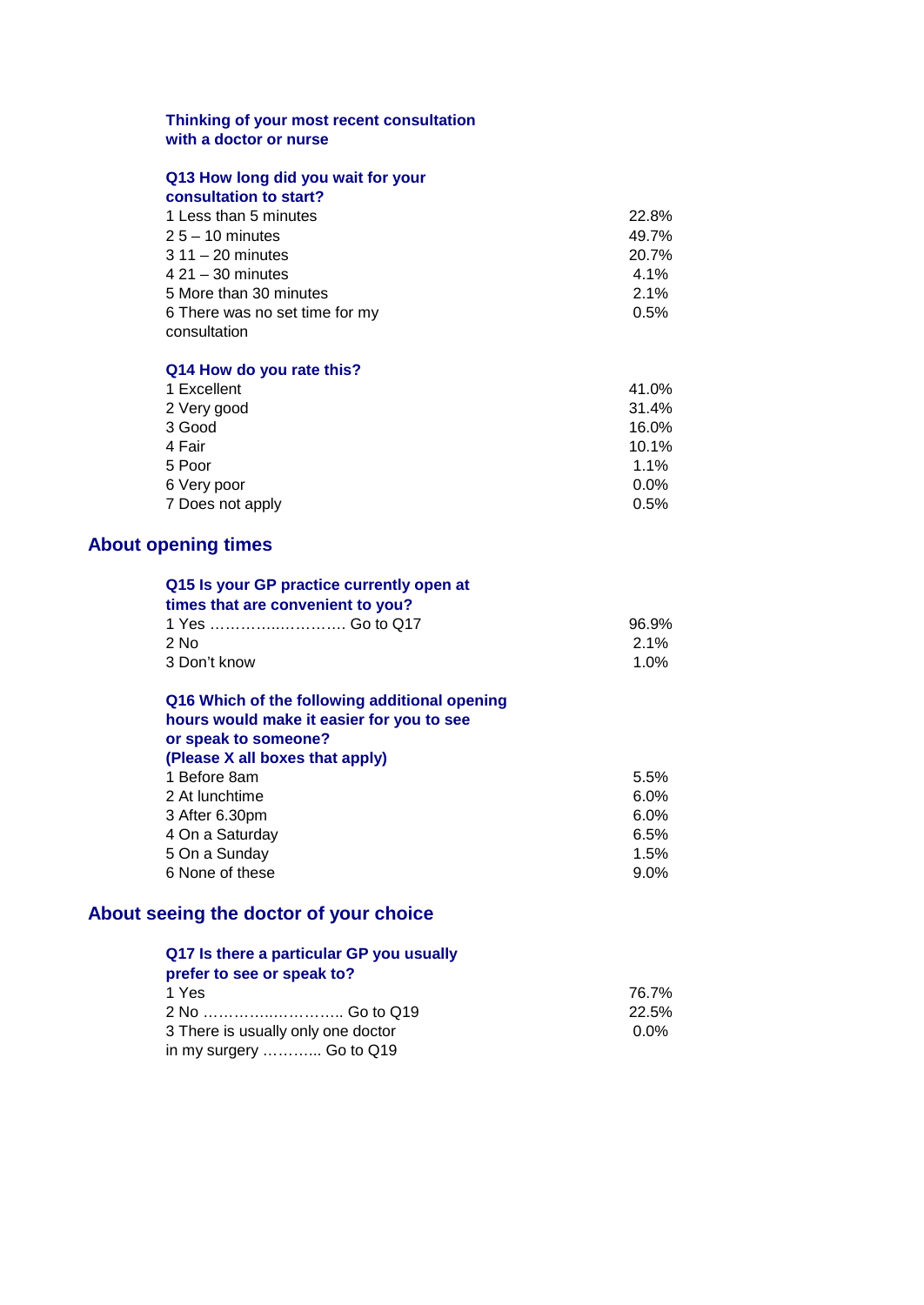### **Q18 How often do you see or speak to the GP you prefer?**

| 1 Always or almost always       | 74.5%   |
|---------------------------------|---------|
| 2 A lot of the time             | 17.4%   |
| 3 Some of the time              | 6.7%    |
| 4 Never or almost never         | 0.0%    |
| 5 Not tried at this GP practice | $1.3\%$ |

## **How good was the last GP you saw at each of the following?**

| Q19 Giving you enough time                     |         |
|------------------------------------------------|---------|
| 1 Very good                                    | 87.8%   |
| 2 Good                                         | 11.6%   |
| 3 Fair                                         | 0.5%    |
| 4 Poor                                         | $0.0\%$ |
| 5 Very poor                                    | $0.0\%$ |
| 6 Does not apply                               | 0.0%    |
| Q20 Listening to you                           |         |
| 1 Very good                                    | 86.2%   |
| 2 Good                                         | 13.3%   |
| 3 Fair                                         | 0.5%    |
| 4 Poor                                         | 0.0%    |
| 5 Very poor                                    | 0.0%    |
| 6 Does not apply                               | 0.0%    |
| Q21 Explaining tests and treatments            |         |
| 1 Very good                                    | 79.3%   |
| 2 Good                                         | 18.1%   |
| 3 Fair                                         | 1.6%    |
| 4 Poor                                         | $0.0\%$ |
| 5 Very poor                                    | 0.0%    |
| 6 Does not apply                               | 1.1%    |
| Q22 Involving you in decisions about your care |         |
| 1 Very good                                    | 73.4%   |
| 2 Good                                         | 19.1%   |
| 3 Fair                                         | 2.7%    |
| 4 Poor                                         | 0.0%    |
| 5 Very poor                                    | 0.0%    |
| 6 Does not apply                               | 4.8%    |
| Q23 Treating you with care and concern         |         |
| 1 Very good                                    | 84.9%   |
| 2 Good                                         | 12.9%   |
| 3 Fair                                         | 2.2%    |
| 4 Poor                                         | $0.0\%$ |
| 5 Very poor                                    | 0.0%    |
| 6 Does not apply                               | 0.0%    |

**Q24 Did you have confidence and trust in the**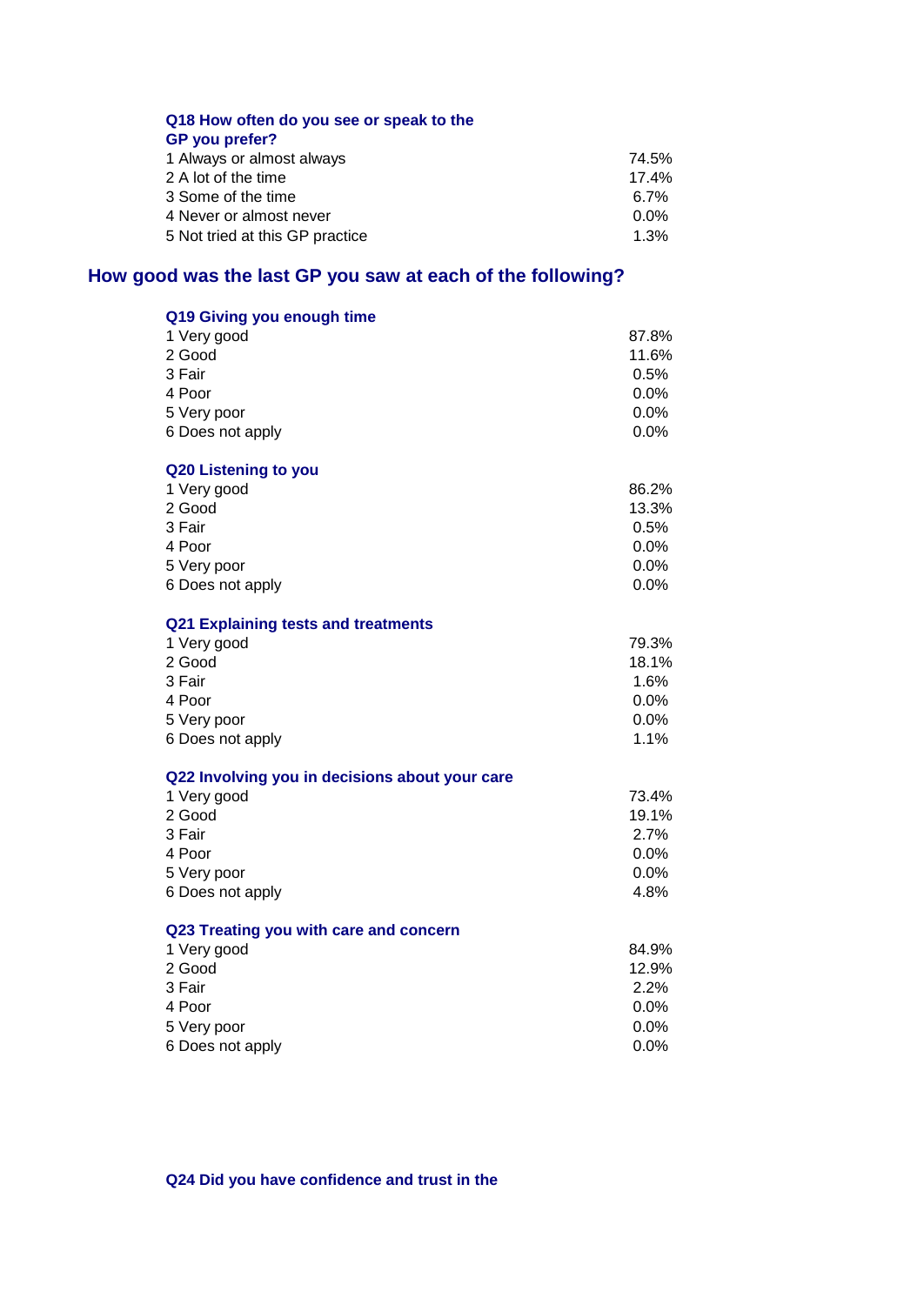### **GP you saw or spoke to?**

| 89.2%   |
|---------|
| 10.2%   |
| $0.5\%$ |
| $0.0\%$ |
|         |

# **How good was the last nurse you saw at each of the following?**

| Q25 Giving you enough time                                                 |                 |
|----------------------------------------------------------------------------|-----------------|
| 1 Very good                                                                | 86.4%           |
| 2 Good                                                                     | 11.9%           |
| 3 Fair                                                                     | 0.0%            |
| 4 Poor                                                                     | 0.0%            |
| 5 Very poor                                                                | 0.0%            |
| 6 Does not apply                                                           | 1.7%            |
| Q26 Listening to you                                                       |                 |
| 1 Very good                                                                | 87.4%           |
| 2 Good                                                                     | 11.4%           |
| 3 Fair                                                                     | 0.0%            |
| 4 Poor                                                                     | 0.0%            |
| 5 Very poor                                                                | $0.0\%$         |
| 6 Does not apply                                                           | 1.1%            |
| <b>Q27 Explaining tests and treatments</b>                                 |                 |
| 1 Very good                                                                | 85.7%           |
| 2 Good                                                                     | 12.0%           |
| 3 Fair                                                                     | 0.0%            |
| 4 Poor                                                                     | 0.0%            |
| 5 Very poor                                                                | 0.0%            |
| 6 Does not apply                                                           | 2.3%            |
| Q28 Involving you in decisions about your care                             |                 |
| 1 Very good                                                                | 75.7%           |
| 2 Good                                                                     | 12.1%           |
| 3 Fair                                                                     | $0.0\%$         |
| 4 Poor                                                                     | 0.0%            |
| 5 Very poor                                                                | $0.0\%$         |
| 6 Does not apply                                                           | 12.1%           |
| Q29 Treating you with care and concern                                     |                 |
| 1 Very good                                                                | 87.3%           |
| 2 Good                                                                     | 9.2%            |
| 3 Fair                                                                     | 0.0%            |
| 4 Poor                                                                     | 0.0%            |
| 5 Very poor<br>6 Does not apply                                            | $0.0\%$<br>3.5% |
|                                                                            |                 |
| Q30 Did you have confidence and trust in<br>the nurse you saw or spoke to? |                 |
| 1 Yes, definitely                                                          | 93.6%           |
| 2 Yes, to some extent                                                      | 5.2%            |
| 3 No, not at all                                                           | $0.0\%$         |
| 4 Don't know / can't say                                                   | 1.2%            |
| About care from your doctors and nurses                                    |                 |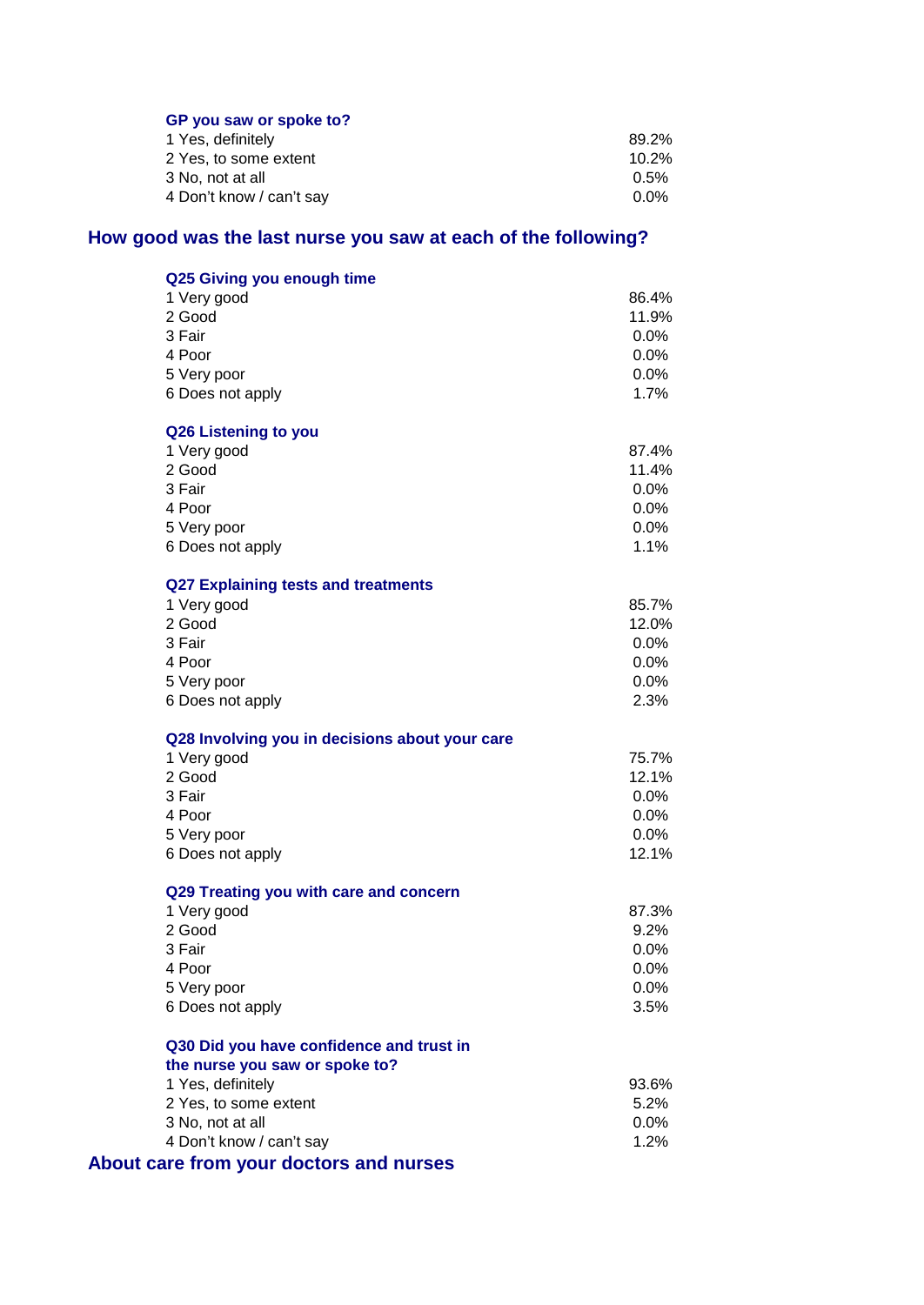|                       | Q31 Understand your health problems?     |         |
|-----------------------|------------------------------------------|---------|
|                       | 1 Very well                              | 91.0%   |
|                       | 2 Unsure                                 | 6.3%    |
|                       | 3 Not very well                          | 0.5%    |
|                       | 4 Does not apply                         | 2.1%    |
|                       | Q32 Cope with your health problems       |         |
|                       | 1 Very well                              | 88.4%   |
|                       | 2 Unsure                                 | 6.9%    |
|                       | 3 Not very well                          | 1.6%    |
|                       | 4 Does not apply                         | 3.2%    |
|                       | Q33 Keep yourself healthy                |         |
|                       | 1 Very well                              | 80.1%   |
|                       | 2 Unsure                                 | 15.1%   |
|                       | 3 Not very well                          | 0.5%    |
|                       | 4 Does not apply                         | 4.3%    |
|                       | Q34 Overall, how would you describe your |         |
|                       | experience of your GP surgery?           |         |
|                       | 1 Excellent                              | 76.2%   |
|                       | 2 Very good                              | 20.6%   |
|                       | 3 Good                                   | 2.6%    |
|                       | 4 Fair                                   | 0.5%    |
|                       | 5 Poor                                   | 0.0%    |
|                       | 6 Very poor                              | 0.0%    |
|                       | Q35 Would you recommend your GP surgery  |         |
|                       | to someone who has just moved to your    |         |
|                       | local area?                              |         |
|                       | 1 Yes, definitely                        | 93.1%   |
|                       | 2 Yes, probably                          | 6.9%    |
|                       | 3 No, probably not                       | $0.0\%$ |
|                       | 4 No, definitely not                     | 0.0%    |
|                       | 5 Don't know                             | 0.0%    |
| <b>About yourself</b> |                                          |         |
|                       | Q36 Are you ?                            | 33.3%   |
|                       | 1 Male                                   | 66.7%   |
|                       | 2 Female                                 |         |
|                       | Q37 How old are you?                     |         |
|                       | 1 Under 16                               | 1.1%    |
|                       | 2 16 to 44                               | 21.7%   |
|                       | 3 45 to 64                               | 34.9%   |
|                       | 4 65 to 74                               | 26.5%   |
|                       | 575 or over                              | 15.9%   |
|                       |                                          |         |

**Q38 Do you have a long-standing health condition?**